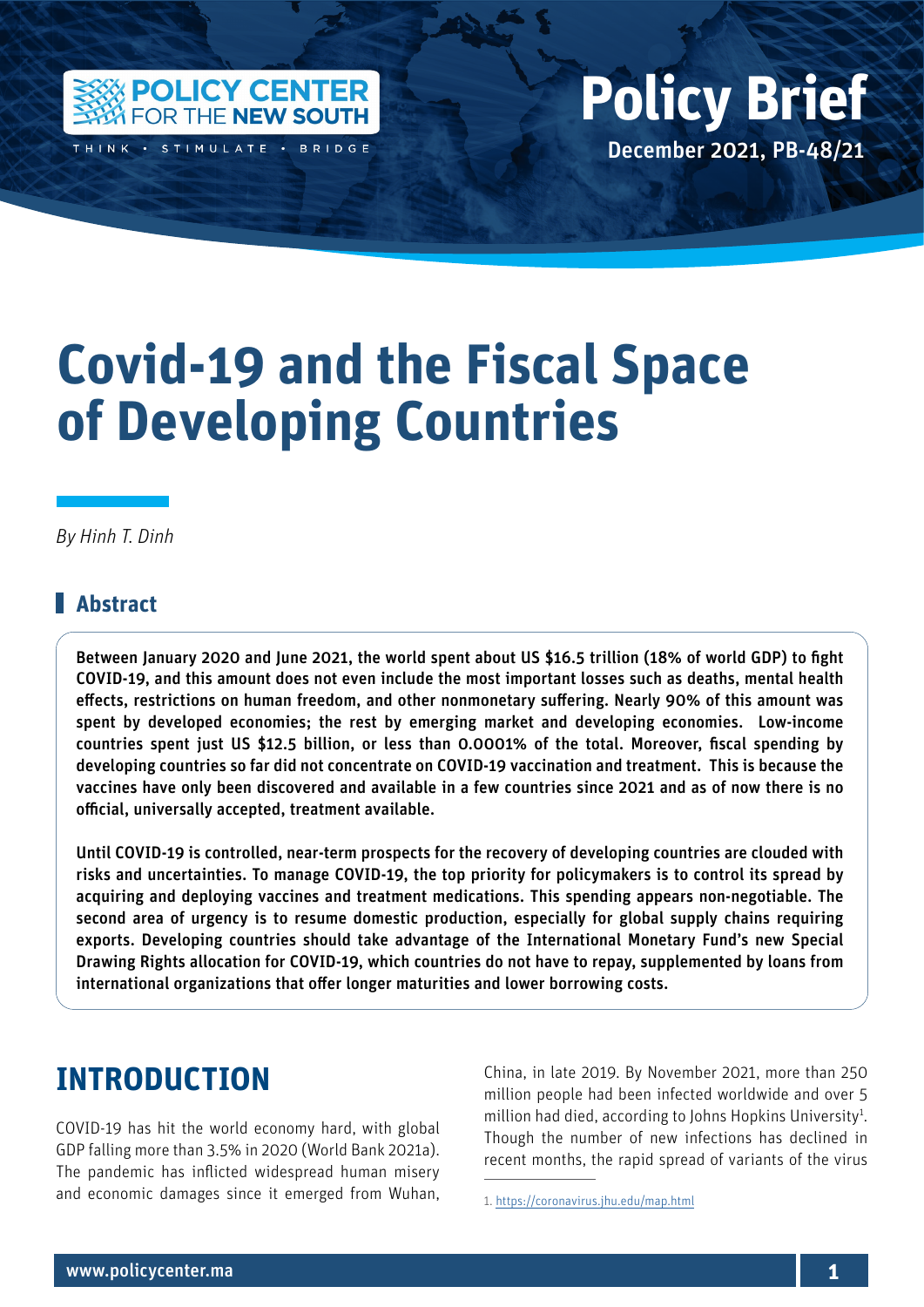has rekindled fears about the reimposition of lockdowns and other measures to contain it.

Unlike previous global crises, COVID-19 spared no country. Both the developed and developing worlds suffered severe harm, creating a self-reinforcing contraction in global demand for goods and services. The more open a country's trade system was, the greater was the impact on its balance of payments and the deeper was the transmission to the national economy. Yet COVID-19's effects on developing countries have been more severe, deepening inequality between the two worlds (IMF 2021).

The countries hit hardest by the pandemic are those that have relied on tourism, services, or commodities for income. Unemployment, already high before COVID-19, worsened—particularly among women and young people—lowering per capita incomes and raising poverty and inequality. Both supply and demand factors have caused the sharp contraction in GDP. On the supply side, the contraction was mainly driven by a sharp decline in the services sector due to the collapse of tourism, reflecting strains on transportation due to closed roads, railroads, airports, ports, and border crossings. On the demand side, consumption and investment have fallen.

COVID-19 caught the world off guard. Emergency measures to save lives included closing borders and introducing lockdowns, quarantines, and stay-at-home orders. To maintain livelihoods, conventional and unconventional policies were developed to support businesses and workers during lockdowns and help them prepare for recovery when lockdowns were lifted. These included fiscal and monetary measures to support healthcare systems, income relief for businesses and households, and liquidity injections to stimulate economies.

All developing countries face a more daunting paradox of choices than before. On the one hand, they need to borrow continuously to manage the lingering pandemic and support their nascent economic recoveries. On the other hand, they face rising debt service costs while their exports slump and their weak economic growth has diminished creditors' confidence. Given the constrained space for budgetary maneuvering, the resulting fiscal deficits are increasingly being financed by central banks through direct advances and holding of more short-term treasury bills and long-term bonds. The fiscal burden on these banks is aggravated by the easing of monetary policies and injections of liquidity.

Until COVID-19 is controlled, near-term prospects for the recovery of developing countries are clouded with risks and uncertainties. Among the greatest likely challenges are the spread of new variants, limited access to or delays in the distribution of vaccines, restoration of supply (especially through global supply chains), and weaknesses in the recovery of consumer and business confidence causing protracted depression of domestic and external demand.

# **Developing Countries Have Limited Fiscal Space to Respond**

Because the pandemic hits both the supply and demand sides of economies, its effects are far more serious than a typical economic shock. On the supply side, lockdowns and quarantines reduce labor supply and firm capacity utilization, while disruptions to global supply chains undermine the provision of inputs—causing shortages and rising costs. On the demand side, the loss of income causes consumption and investment to drop. Workers in services such as tourism and hospitality are hit hardest, and informal workers suffer the most due to the need for close contact with customers. Low-income households fare worst due to limited access to healthcare and financial resources. Commodity exporters and tourismdependent economies are also vulnerable.

Two types of fiscal measures have been used to support households and businesses during COVID-19. The first are above-the-line policies that directly raise budget deficits, such as cash transfers to low-income households, temporary enhancements of unemployment benefits, and wage subsidies or paid sick and family leave for workers who stay home to care for their children during school closures. These policies also include temporary government cashflow assistance or tax relief for people and firms affected by COVID-19. The second type are liquidity measures that do not directly affect budget deficits. For example, to help firms with liquidity, governments provide cashflow support in the form of loans, umbrella guarantees, and other support. These measures do not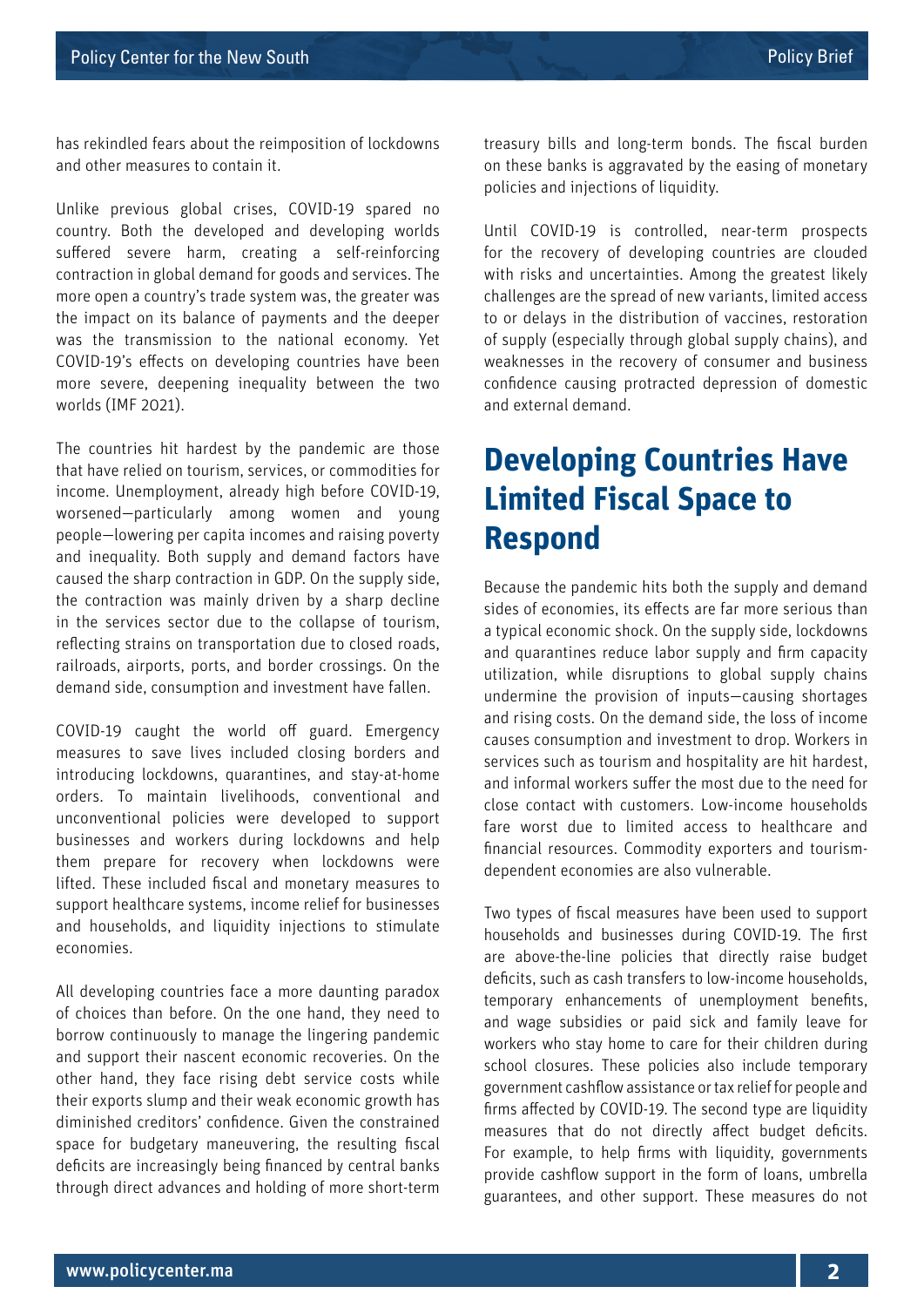show up in budgets immediately but involve contingent liabilities outside budget revenue and spending.

Between January 2020 and June 2021, the world spent about US \$16.5 trillion (18% of world GDP) to fight COVID-19, and this amount does not even include the most important losses such as deaths, mental health effects, restrictions on human freedom, and other

nonmonetary suffering. Nearly 90% of this amount (US \$14.5 trillion) was spent by developed economies; the rest by emerging market and developing economies (Table 1). Low-income countries spent just US \$12.5 billion, or less than 0.0001% of the total. COVID-19 has had especially devastating impacts on vulnerable groups including women, young people, poor people, and informal sector workers.

#### Table 1. Total Fiscal Spending By Income Group, January 2020-June 2021 (US\$ Billion)

|                                      | Additional spending/<br>foregone revenues | Equity, loans, and<br>guarantees | <b>TOTAL</b> |
|--------------------------------------|-------------------------------------------|----------------------------------|--------------|
| <b>Low-Income Countries</b>          |                                           |                                  | 12           |
| <b>Lower Middle-Income Countries</b> | 239                                       | 169                              | 408          |
| <b>Upper Middle-Income Countries</b> | 1,051                                     | 482                              | 1,533        |
| <b>High-Income Countries</b>         | 9,048                                     | 5,458                            | 14,506       |
|                                      |                                           |                                  |              |
| <b>TOTAL</b>                         | 10,350                                    | 6.110                            | 16,460       |

Source: IMF,<https://www.imf.org/en/Topics/imf-and-covid19/Fiscal-Policies-Database-in-Response-to-COVID-19> Country groups are classified by author according to World Bank 2021 classification.

The size of financial support has varied by country depending on income level, political willingness, and the extent of the pandemic. For developed countries the

increase in fiscal deficits comes from both higher spending and declining revenue. For developing countries, the increase mainly reflects a collapse in fiscal revenue.



#### Figure 1. Fiscal Spending By Income Group, January 2020-June 2021 (US\$Billion)

Source: IMF,<https://www.imf.org/en/Topics/imf-and-covid19/Fiscal-Policies-Database-in-Response-to-COVID-19> Country groups are classified by author according to World Bank 2021 classification.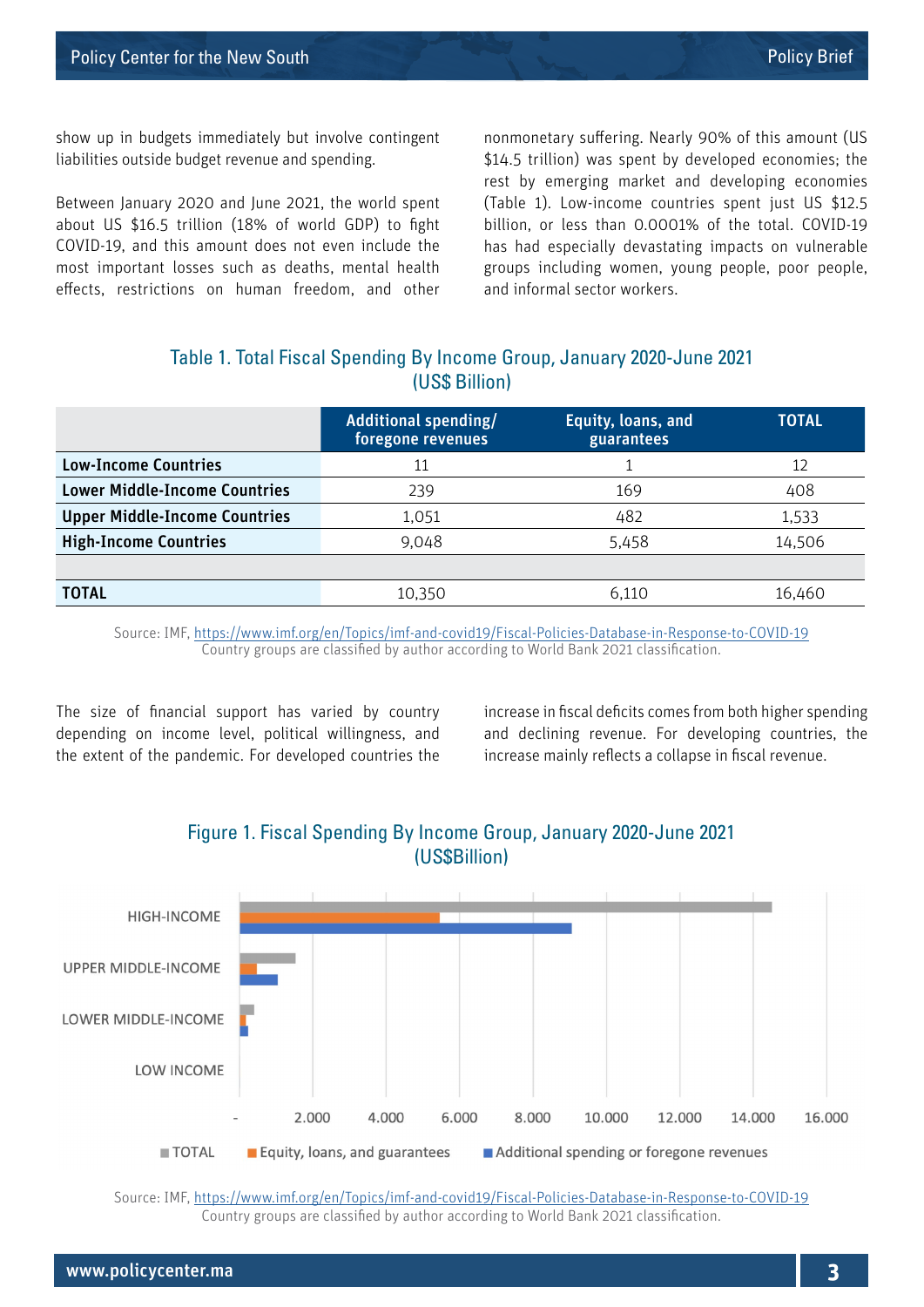About 88% of this fiscal spending was incurred by the 57 high-income economies. For them, half the abovethe-line support was devoted to protecting jobs and supporting household incomes. High-income countries

spent 14% of GDP on average on COVID-19. Italy led in spending as a share of GDP (more than 46%), though the United States spent the most—nearly \$6 trillion (Table 2).

#### Table 2. Top Ten Developed Countries Ranked by Total COVID-19 Spending (% Of GDP)

|                       | Add. Spend. or<br>Forg. Rev. | Liquidity<br><b>Support</b> | Add. Spend. or<br>Forg. Rev. | Liquidity<br>support | <b>TOTAL</b> |
|-----------------------|------------------------------|-----------------------------|------------------------------|----------------------|--------------|
|                       | <b>USD Billion</b>           |                             |                              | as % of GDP          |              |
| <b>Italy</b>          | 205.4                        | 664.5                       | 10.9                         | 35.3                 | 46.2         |
| Japan                 | 830.7                        | 1429.2                      | 16.5                         | 28.3                 | 44.8         |
| Germany               | 519.3                        | 1058                        | 13.6                         | 27.8                 | 41.4         |
| <b>United Kingdom</b> | 440.1                        | 452.9                       | 16.2                         | 16.7                 | 33.0         |
| Greece                | 38.9                         | 12.9                        | 21.1                         |                      | 28.1         |
| <b>United States</b>  | 5328.3                       | 510                         | 25.4                         | 2.4                  | 27.9         |
| <b>Macao SAR</b>      | 6.7                          |                             | 27.4                         | $\Omega$             | 27.4         |
| <b>Czech Republic</b> | 23.4                         | 37.8                        | 9.6                          | 15.5                 | 25.1         |
| <b>France</b>         | 251.9                        | 399.8                       | 9.6                          | 15.2                 | 24.8         |
| <b>Singapore</b>      | 62.5                         | 15.9                        | 18.4                         | 4.7                  | 23.1         |

Source: See Table 1

Among the emerging market and developing economies, Mauritius, Micronesia, and Peru are the top spenders. Mauritius spent a high proportion of GDP on liquidity support (Table 3).

#### Table 3. Top Ten Developing Countries Ranked by Total Covid-19 Spending (% Of GDP)

|                        | Add. Spend. or<br>Forg. Rev. | Liquidity<br><b>Support</b> | Add. Spend. or<br>Forg. Rev. | Liquidity<br>support | <b>TOTAL</b> |
|------------------------|------------------------------|-----------------------------|------------------------------|----------------------|--------------|
|                        | <b>USD Billion</b>           |                             |                              | as % of GDP          |              |
| <b>Mauritius</b>       | 1                            | 4.2                         | 9.2                          | 37.3                 | 46.5         |
| Micronesia, Fed. St.   | 0.1                          |                             | 19.6                         | $\mathcal{O}$        | 19.6         |
| Peru                   | 16                           | 23.9                        | 7.8                          | 11.8                 | 19.6         |
| <b>Bolivia</b>         | $\overline{2}$               | 4.1                         | 5.5                          | 11.2                 | 16.7         |
| Chile                  | 35.6                         | 6.3                         | 14.1                         | 2.5                  | 16.6         |
| Timor-Leste, Dem. Rep. | 0.3                          |                             | 15.8                         | $\mathcal{O}$        | 15.8         |
| <b>Thailand</b>        | 57.2                         | 21.3                        | 11.4                         | 4.2                  | 15.6         |
| <b>Brazil</b>          | 132.5                        | 88.2                        | 9.2                          | 6.2                  | 15.4         |
| Kosovo                 | 0.8                          | 0.4                         | 10                           | 5.3                  | 15.2         |
| <b>Hungary</b>         | 16.3                         | 6.5                         | 10.5                         | 4.2                  | 14.7         |

Source: See Table 1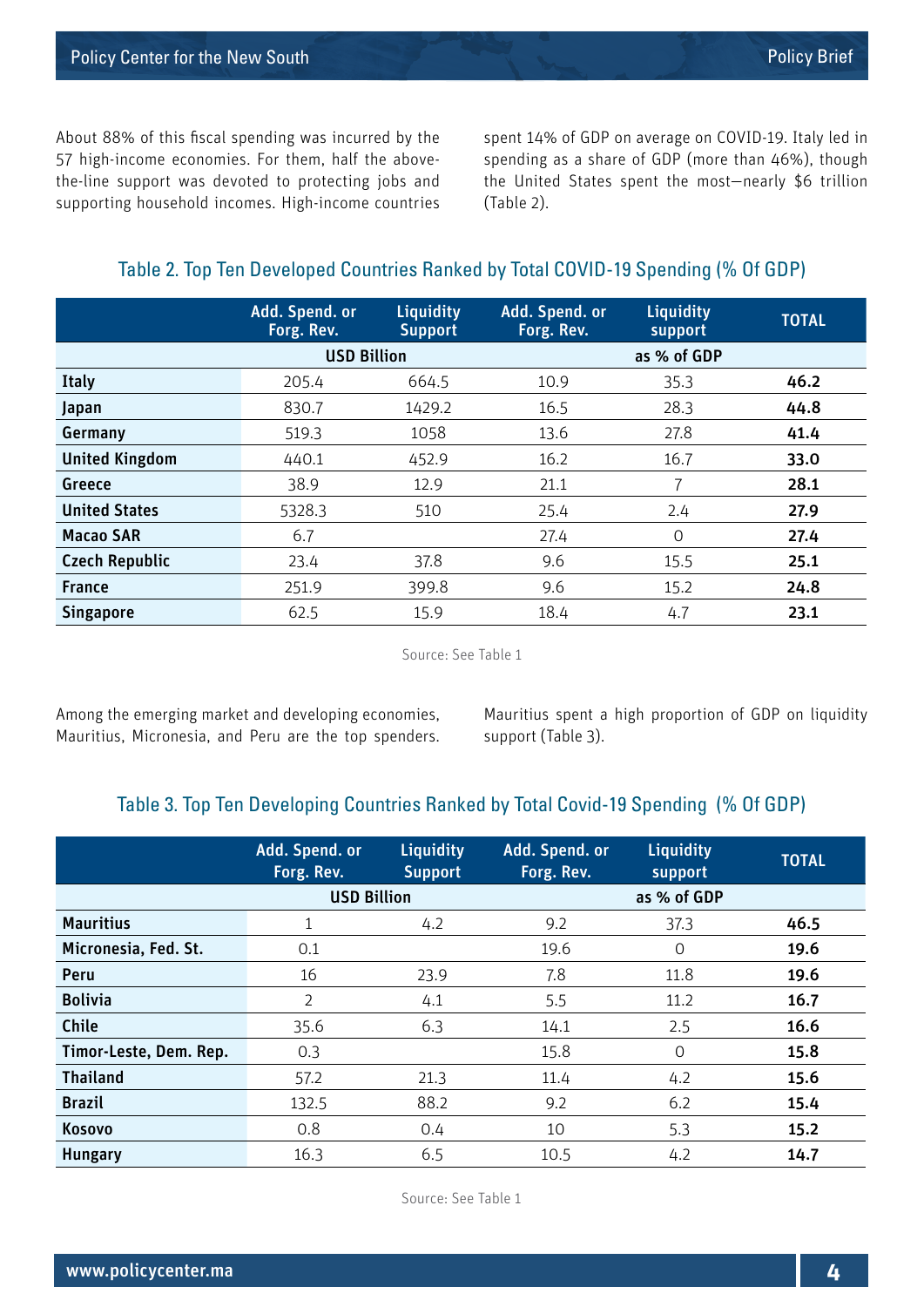Developing countries face difficult choices between increasing spending to fight the disease and protecting people during a time of fiscal constraints due to lower domestic revenue and external inflows. As a result, in addition to more accommodative monetary policy, countries have had to borrow more—domestically and externally. Among developing countries, low-income countries face a particularly difficult situation. Faced with contractions in output, drops in commodity prices, and rising debt burdens, these countries could not afford the needed fiscal support, resulting in higher poverty and malnutrition. Many resorted to cutting capital spending, which will make it harder to grow after the pandemic.

Thus, the fiscal outlook for developing countries is not promising. Risks are intertwined and reinforcing. The main sources include:

- Protracted economic downturns, such as further lockdowns, delays in vaccine access and availability, and new waves of infections caused by new variants.
- Tighter financing conditions, including rising international interest rates.
- Realization of contingent liabilities, as a significant part of global financial support has been through loans or guarantees, equity injections, and other quasi-fiscal operations.

Other risks include volatile commodity prices and rising social discontent caused partly by mental stress due to lockdowns.

# **Covid Vaccinations and Treatments are Urgently Needed**

But the problem is deeper than the above assessment indicates. Budgetary needs by developing countries will need to expand in the next 18-24 months to acquire and deploy vaccines and treatment medications if these economies are to survive. In addition to vaccine and treatment budgets, governments are expected to continue to provide social protection—especially cash transfers to vulnerable populations. These needs will pose massive challenges to countries under tight financial constraints, especially those at risk of debt distress.

Until recently, fiscal spending by developing countries focused on issues unrelated to resolving the two main problems of COVID-19: vaccination and treatment. The reason for this phenomenon is well known: the vaccines have only been discovered and available in a few countries since 2021 and as of now there is no official, universally accepted, treatment available even though some promising ones (such as the oral antiviral medicine by Merck/Ridgeback Biotherapeutics and by Pfizer) are being evaluated by the U.S. Food and Drug Administration (FDA). According to the World Health Organization (WHO), effective management and control of COVID-19 requires four components: vaccinations, diagnostics, therapeutics, and health system links. The last component is to effectively deliver the other components.

Unfortunately, developing countries will have no choice in this matter. Economic activities cannot resume unless COVID-19 is under control, and therefore, until governments acquire and deliver these four components. Moreover, no country will be safe until and unless all countries are. For the world to return to normalcy, all countries need to continue with vaccination efforts until at least 70% of the population is fully vaccinated. In addition, treatment of infected people needs to continue apace. As of October 2021, just 35% of the global population had been vaccinated—and in the developing world far less. Less than 5% of Africans have been vaccinated. Though COVID-19 does not seem to have ravaged Africa as much as it has other continents, its full effects are not yet known. The WHO has found that six of seven COVID-19 infections go undetected in Africa. Underreporting and lack of testing reflect limited healthcare resources, which make COVID tests and diagnoses hard to come by.

How to finance this additional and absolutely necessary fiscal spending in the next 18-24 months will be a challenge for the developing countries, especially given their limited market access and restricted ability to increase revenues in the short term. Moreover, developing countries had already faced external debt issues before the pandemic arrived (World Bank 2021b). Over the past decade a growing number of low-income countries had fallen into debt distress. The structure of international debt has also changed as more private creditors are making loans to poor countries, while the role of official creditors—especially bilateral ones—has shrunk. Both creditors and debtors had created this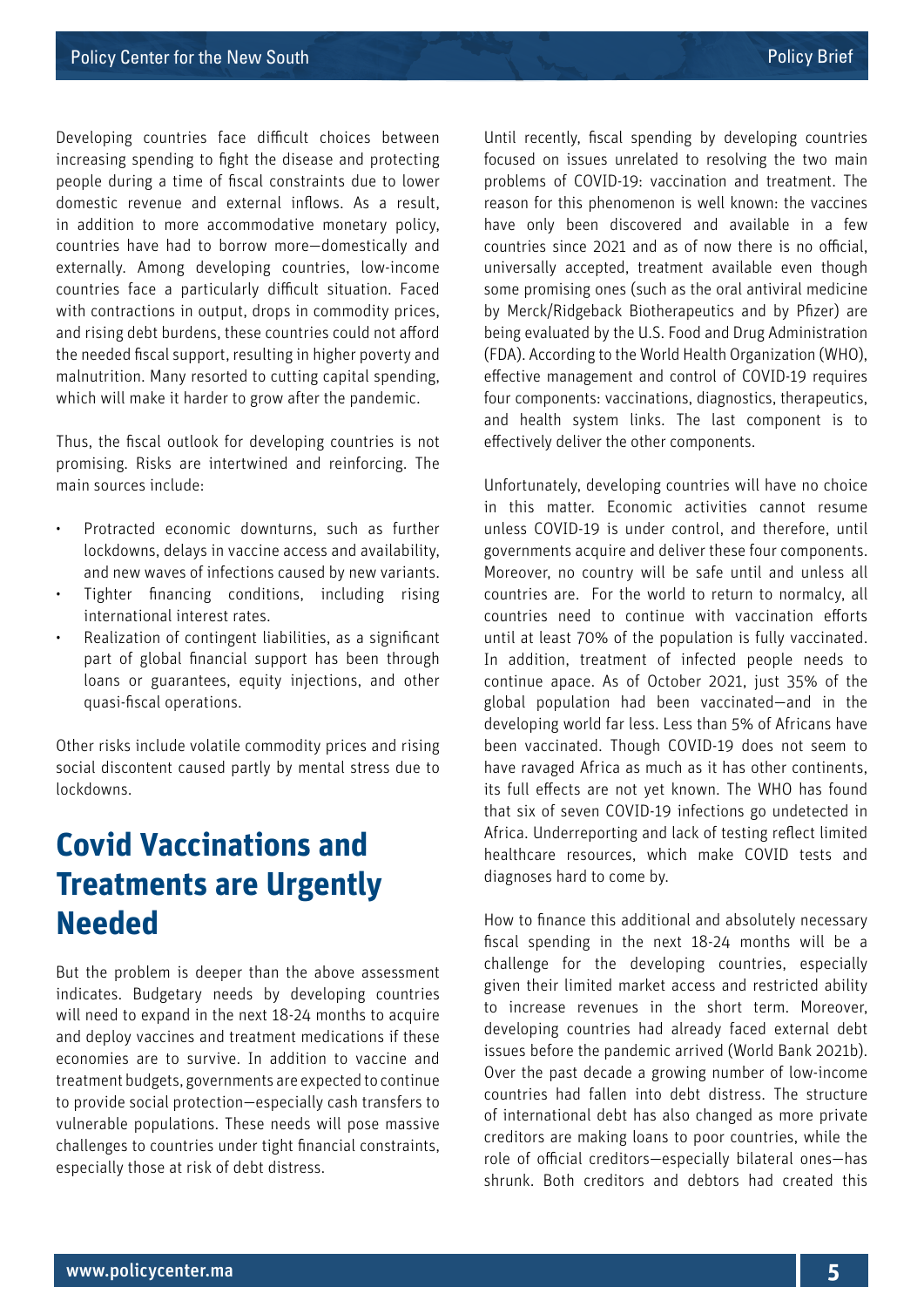situation. For creditors, high returns and the relatively low debt burdens in low-income countries following the Heavily Indebted Poor Countries (HIPC) initiative created incentives for international lending. For debtors, funding from commercial creditors has become increasingly popular because such loans often come without the conditions usually attached to multilateral and bilateral loans. In addition, syndicated loans and public-private partnership project finance have grown.

Higher borrowing from non–Paris Club and commercial creditors has meant shorter maturities and higher refinancing risks. Since 2013–14 a surge in issuances of 10-year Eurobonds by many African countries as well as non–Paris Club loans (which have shorter maturities than typical multilateral concessional long-term loans) has caused bunching and created sovereign debt liabilities coming due in 2024–25—just as countries are expected to be recovering from the COVID-induced recession. This bunching in maturities elevates risks of debt distress. Developing countries need to begin debt resolution and restructuring negotiations before these risks materialize.

The past decade has also seen an increase in the share of private debt in developing countries' total debt, including private nonguaranteed as well as public and publicly guaranteed private debt. The presence of private creditors has implications for the incentives and ability to provide debt relief. This trend has occurred in both low- and middle-income countries, though more prominently in the latter. Among private creditors, bondholders are diverse and difficult to organize in case debt restructuring is needed.

Prior to the pandemic, the debt problems of developing countries reflected slow growth, unproductive use of debt, and borrowing on commercial terms at high costs and short maturities by some countries. Debt levels in these countries are projected to peak in 2021 and continue to climb in some. In 2020 actions were taken under the Group of 20 (G20) Debt and Debt Service Suspension Initiative (DSSI)—the first international effort after the emergence of COVID to help the poorest countries through grants, concessional loans, and debt relief to address the steep rise in their public debt. But these temporary relief actions do not address the root cause of debt problems.

The ability of each country to undertake the needed fiscal spending to fight COVID-19 can only be assessed through

a detailed analysis of debt sustainability at the country level. In a forthcoming study<sup>2</sup>, we analyze the debt sustainability of some selected low- and lower-middleincome countries and find that most these countries will be under debt stress, with the ratio of debt to GDP exceeding 65%. Some of these countries will experience liquidity problems, and most will face solvency problems that require addressing their debt stock burdens. The developing countries therefore are facing a stark choice between avoiding a collapse through vaccination at any cost and risking further debt distress. The debt situation will be made much worse if global economic growth slows while borrowing costs rise as a result of tighter monetary policy in developed economies. The rising global inflationary pressures due to supply chain disruptions and fuel prices will further limit any possibility to print money as an alternative policy.

### **Conclusion**

Spending on COVID vaccines and treatments will be a priority in 2022–23 for the developing countries. In addition, priority has to be placed on protecting workers, especially informal ones. COVID-19 has increased external vulnerabilities and markedly reduced external buffers for these countries. The shift in debt structure from official bilateral to private creditors—mainly Eurobond and commercial sources—to finance budget and current account deficits has raised the costs of debt service and made it more sensitive to movements in interest and exchange rates. Some economies will have insufficient liquidity to meet financial obligations as the pandemic continues beyond 2021.

Many policies in place or designed before COVID-19 are no longer valid. Developing countries should focus on priority policy actions covering the short term (2021– 23), to survive the pandemic, and the medium term (2023–25), to ensure full economic recovery.

To manage COVID-19, the top priority for policymakers is to control its spread by acquiring the vaccines and vaccinating at least 70% of their populations, and acquiring and distributing medications to treat it. Along with adequate testing and decent health system links, these policy actions are not negotiable. In

<sup>2.</sup> See H. Dinh.2021, forthcoming. COVID-19 and the Developing Countriesthe Road to Recovery. Policy Center for the New South. Rabat: Morocco.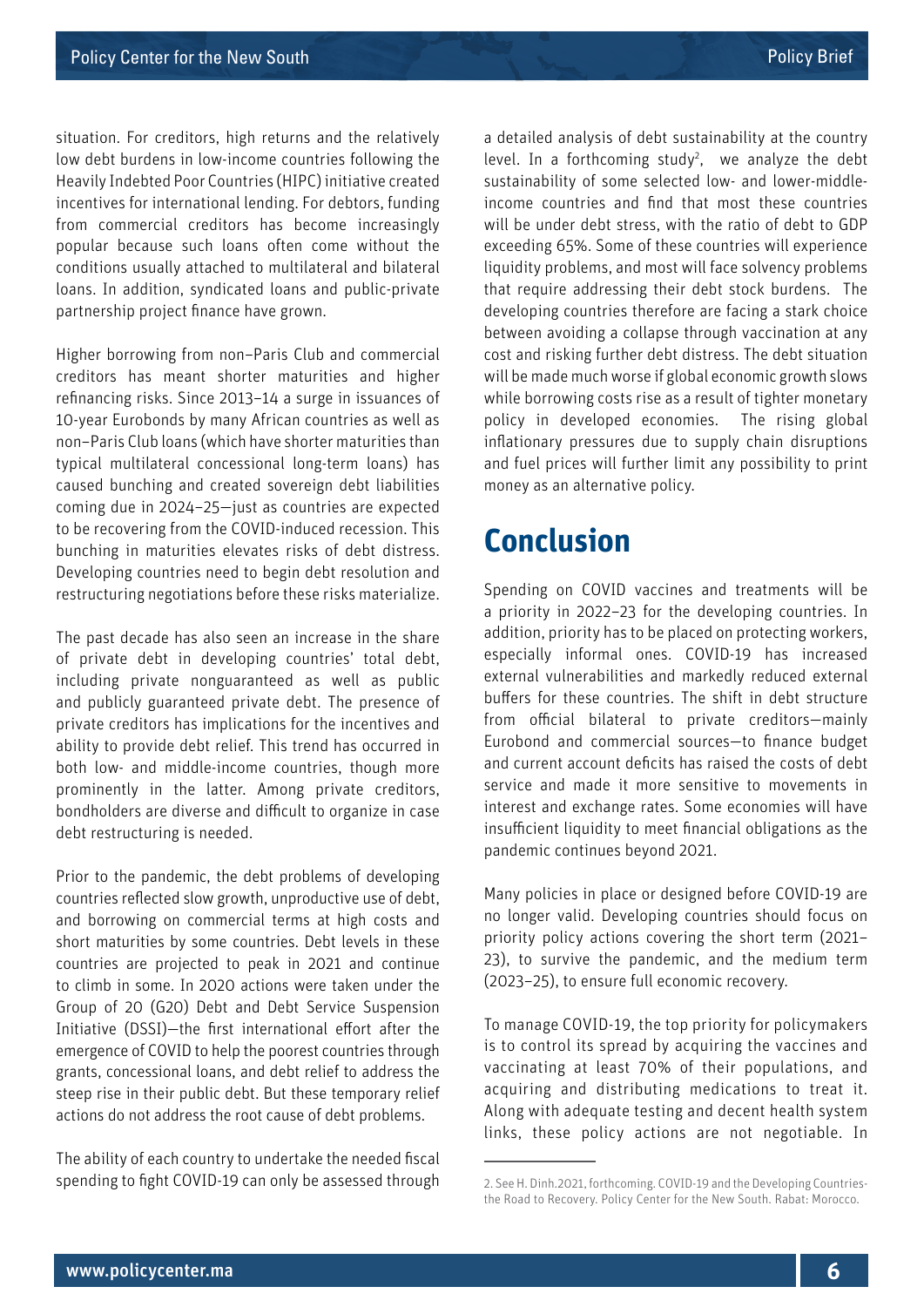the medium term, efforts should focus on reforming healthcare systems, particularly decision making and implementation and delivery mechanisms. Developing countries should take advantage of the International Monetary Fund's new Special Drawing Rights allocation for COVID-19, which countries do not have to repay, supplemented by loans from international organizations that offer longer maturities and lower borrowing costs.

The second area of urgency is to resume domestic production, especially for global supply chains requiring exports. In Asia, lockdowns have decimated the labor force in many countries, leading many migrant workers to return to rural areas. The first step is to bring workers back to factories by providing incentives such as relocation bonuses, housing subsidies, and transport grants. Such efforts obviously need to be combined with policies that reduce administrative restrictions on or impediments to workers' movement. Governments should work with private firms to ease any constraints they are facing to get back to output levels prior to COVID-19.

In the medium term, governments in developing countries should encourage the development of personal protective equipment and medical industries, improve worker skills through training and technical assistance programs, provide incentives for domestic companies to link with foreign ones, and review laws on foreign direct investment to foster higher-value activities. Some countries might also need to implement stimulus packages for non-tradable goods and services, since most unskilled workers are informal—especially in services and domestic trade. Such packages could provide grants to all households and reduce or delay charges and taxes for small and medium-size enterprises.

The DSSI is insufficient to deal with the magnitude and urgency of the debt problems facing developing countries because it provides only temporary relief while the problems are long-lasting. The initiative also fails to distinguish appropriately between countries with liquidity problems and those with solvency problems. Furthermore, serious debt service problems also will likely also occur in middle-income countries. Finally, the DSSI does not address the liquidity problems of the public sector or of private businesses in developing countries essential to resuming growth as soon as possible.

The international community needs to fully recognize the desperate situation of low income countries and take prompt, decisive actions to help restore growth. Another round of the Heavily Indebted Poor Countries (HIPC) initiative may be needed. Debt relief could be linked directly to acquisition and deployment of COVID-19 vaccines and treatment medications. The international organizations would need to be more flexible and understanding when using traditional debt burden and debt service criteria for lending.

### **References**

- IMF. International Monetary Fund. 2021. World Economic Outlook: Managing Divergent Recoveries. Washington, DC, April.
- World Bank. 2021a. Global Economic Prospects, June 2021. Washington, DC: World Bank. doi:10.1596/978- 1-4648-1665-9. License: Creative Commons Attribution CC BY 3.0 IGO.
- World Bank. 2021b. International Debt Statistics 2021. Washington,
- DC: World Bank. doi:10.1596/978-1-4648-1610-9. License: Creative Commons Attribution CC BY 3.0 IGO.